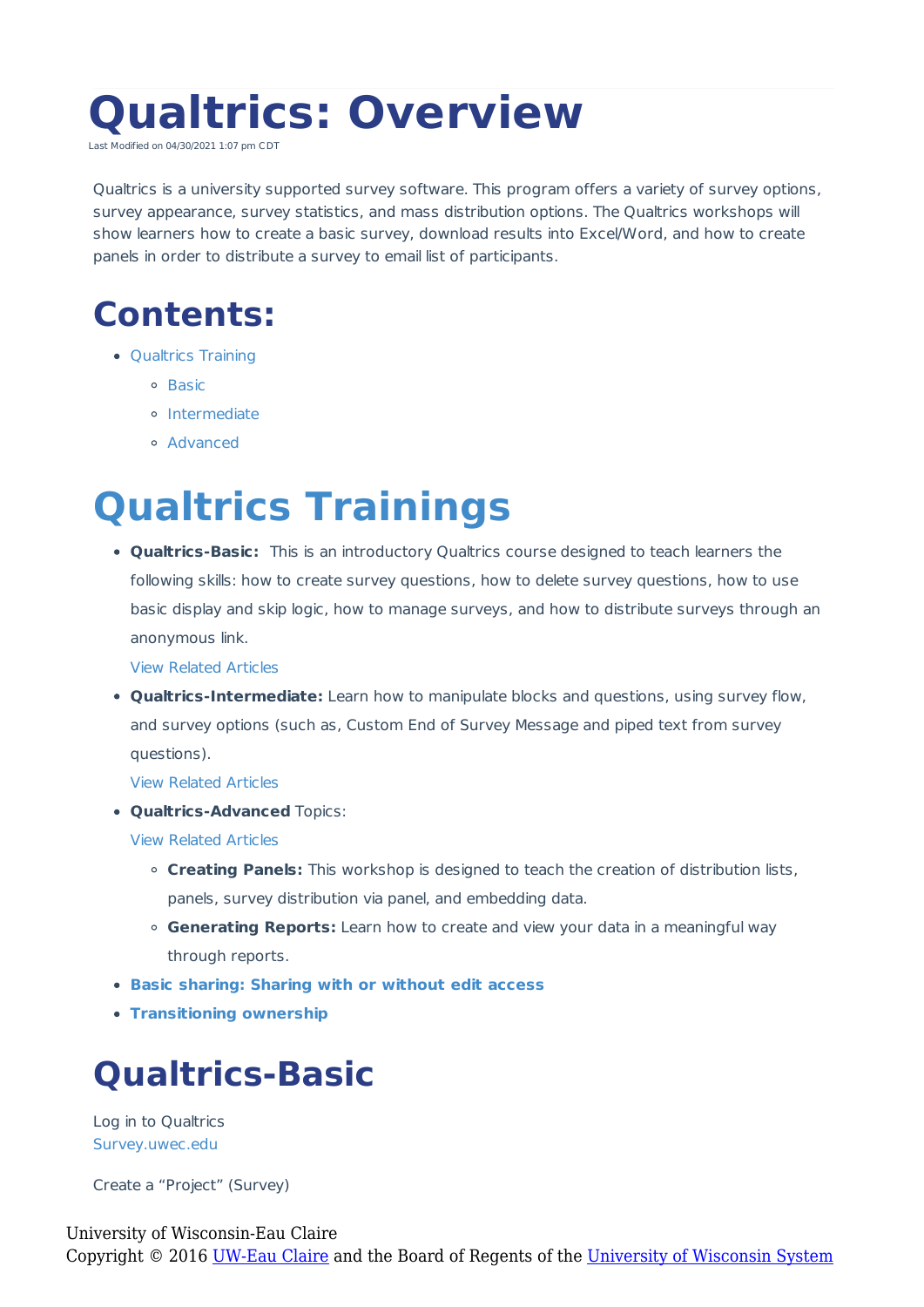https://www.qualtrics.com/support/survey-platform/my-projects/creating-a-project/

Adding Questions to a survey https://www.qualtrics.com/support/survey-platform/survey-module/editing-questions/creatingquestions/

Changing Question Type https://www.qualtrics.com/support/survey-platform/edit-survey/editing-questions/question-typesguide/question-types-overview/

Page Breaks https://www.qualtrics.com/support/survey-platform/survey-module/editing-questions/add-page-break/

Preview the Survey https://www.qualtrics.com/support/survey-platform/survey-module/more-survey-module/previewsurvey/

Skip Logic https://www.qualtrics.com/support/survey-platform/survey-module/question-options/skip-logic/

Display Logic https://www.qualtrics.com/support/survey-platform/survey-module/question-options/display-logic/

Look & Feel Overview https://www.qualtrics.com/support/survey-platform/survey-module/look-feel/look-feel-overview/

Distribution Overview https://www.qualtrics.com/support/survey-platform/distributions-module/distributions-overview/

Distribute Anonymous Link https://www.qualtrics.com/support/survey-platform/distributions-module/webdistribution/anonymous-link/

Results Overview https://www.qualtrics.com/support/survey-platform/reports-module/results-section/reports-overview/

### **Qualtrics-Intermediate**

PREREQUISITES: Qualtrics-Basic

Block Options Overview https://www.qualtrics.com/support/survey-platform/survey-module/block-options/block-optionsoverview/

Branch Logic https://www.qualtrics.com/support/survey-platform/survey-module/survey-flow/standardelements/branch-logic/

Survey Flow https://www.qualtrics.com/support/survey-platform/survey-module/survey-flow/survey-flow-overview/

University of Wisconsin-Eau Claire Copyright © 2016 [UW-Eau Claire](http://www.uwec.edu) and the Board of Regents of the [University of Wisconsin System](http://www.uwsa.edu/)